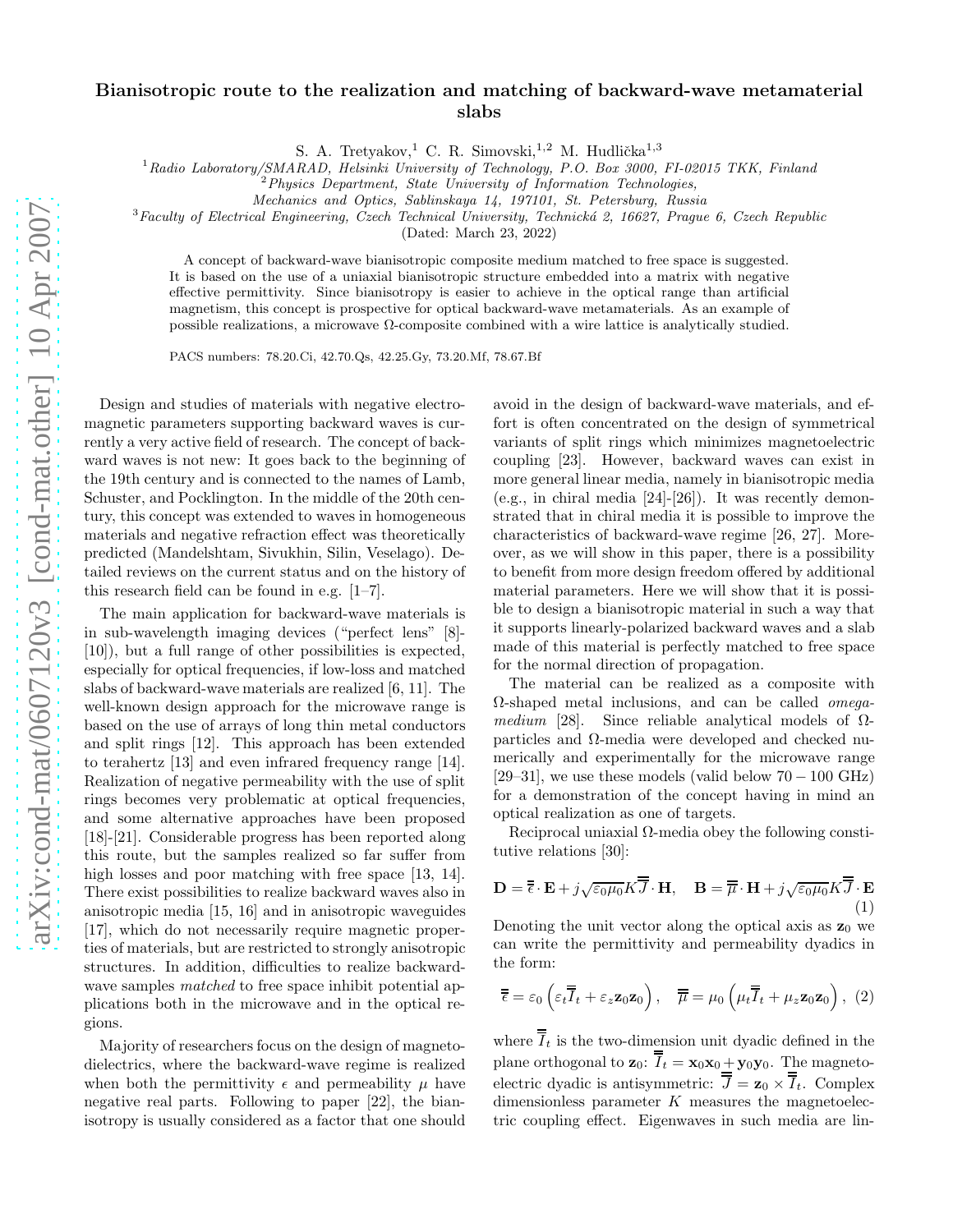early polarized plane waves, similarly to simple magnetodielectrics.

In this paper we consider a slab of such composite material with the optical axis orthogonal to the slab surface. For simplicity of the analysis we concentrate on the normal-incidence excitation. In this case both eigenwaves in the slab have the same propagation constant [30]

$$
\beta = k_0 \sqrt{\varepsilon_t \mu_t - K^2},\tag{3}
$$

where  $k_0$  is the free-space wavenumber. For the characteristic admittances which are different for the waves traveling in the positive and negative directions of the axis z (denoted below as  $Y_+$  and  $Y_-,$  respectively), the following relation holds [30]:

$$
Y_{\pm} = Y_0 \sqrt{\frac{\varepsilon_t}{\mu_t}} \left( \sqrt{1 - \frac{K^2}{\varepsilon_t \mu_t}} \mp j \frac{K}{\sqrt{\varepsilon_t \mu_t}} \right), \qquad (4)
$$

where  $Y_0 = \sqrt{\varepsilon_0/\mu_0}$  is the free-space wave admittance.

In [32] it was shown that omega composites can be used to realize absorbing layers which are matched to free space. Indeed, one can notice that if the material parameters satisfy the condition

$$
K = \frac{j}{2} \left( \mu_t - \varepsilon_t \right), \tag{5}
$$

relation (4) gives  $Y_+ = Y_0$ . Then the reflection coefficient from one side of the slab of an arbitrary thickness d equals  $R = 0$  and the transmission coefficient reads  $T = \exp(-j\beta d)$ . Note that the matching condition can be satisfied for arbitrary permittivity and permeability values, provided one can control the coupling coefficient K.

If condition (5) is satisfied, the propagation constant of the eigenwaves in the medium reads (3)

$$
\beta = \frac{k_0}{2} \left( \varepsilon_t + \mu_t \right). \tag{6}
$$

This result shows that the magnetoelectric coupling not only allows one to match the slab to free space, but also makes it easier to realize the backward-wave regime. From formula (6) we see that the refractive index in a matched  $\Omega$ -slab is negative when

$$
\operatorname{Re}\{\varepsilon_t + \mu_t\} < 0,\tag{7}
$$

which is easier to satisfy than the usual conditions

$$
\operatorname{Re}\{\varepsilon_t\} < 0, \qquad \operatorname{Re}\{\mu_t\} < 0. \tag{8}
$$

In particular, it is not necessary to realize negative permeability, which can be more difficult at the optical frequencies than to satisfy (5). Composites with negative permittivity and acceptable losses, on the contrary, are available in optics and can be obtained, for example, using dilute arrays of metal nanoparticles embedded in a dielectric matrix. Like metal split rings [13, 14, 23], metal bianisotropic particles can possess a resonance in the infrared range and, possibly, in the visible. Resonant magnetoelectric coupling of these particles can be sufficient even if the corresponding resonant magnetic polarizability is not high. This expectation is based on the fact that the effect of artificial permeability is of the order of  $\mu \sim O(k_0 d)^2$ , while the effect of magneto-electric coupling is an order of magnitude stronger:  $K \sim O(k_0 d)$ . Here d is the characteristic particle size.



FIG. 1: Geometry of the matched backward-wave structure and of an individual particle. The uniaxial structure has a second identical set of particles lying in the  $x - z$  plane (not shown), however that second set does not interact with the eigenwave with the electric field polarized along  $y$ .  $D<sub>c</sub>$  is the  $\Omega$ −lattice unit cell size,  $a_w$  is the period of the wire lattice.

To study if a realization is possible with a particular realistic dimensions we will next consider an example for the microwave frequency region. Negative permittivity at microwaves can be obtained using a lattice of parallel wires (e.g., [33]). A uniaxial omega composite can be realized as a lattice of pairs of  $\Omega$ -particles. One particle in the pair is orthogonal to the other [30, 32]. In this paper we restrict our study by the case of the normal propagation direction. Then, for the simplified structure shown in Fig. 1 all the formulas written above for a uniaxial composite are valid. Our purpose is to show that conditions (5) and (7) correspond to physically achievable geometric parameters of Ω-particles and wires forming the composite medium shown in Fig. 1.

The microwave electromagnetic model of an omega particle represents the particle as a connection of a short wire dipole antenna and a small loop antenna [29]. Small bianisotropic particles can be characterized by dyadic electric and magnetic polarizabilities, which define the relations between induced electric and magnetic dipole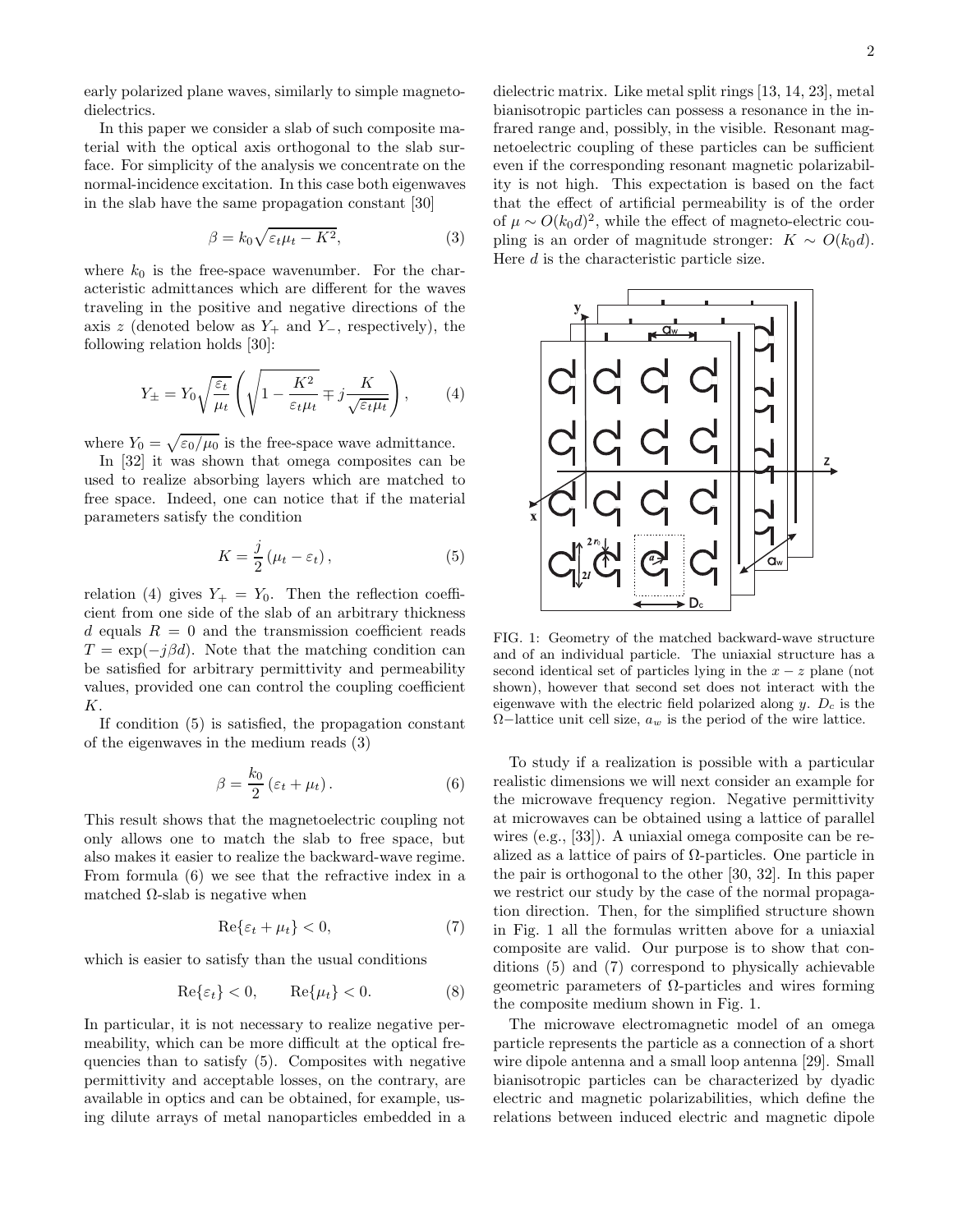moments p, m and external electric and magnetic fields **E**, **H** applied to the particle  $[28]$ – $[30]$ :

$$
\mathbf{p} = \overline{\overline{\alpha}}_{ee} \cdot \mathbf{E} + \overline{\overline{\alpha}}_{em} \cdot \mathbf{H}
$$
 (9)

$$
\mathbf{m} = \overline{\overline{\alpha}}_{me} \cdot \mathbf{E} + \overline{\overline{\alpha}}_{mm} \cdot \mathbf{H}
$$
 (10)

For electrically small particles a lumped-element equivalent circuit models of such antennas give acceptable accuracy [30], and the particle polarizabilities can be expressed in terms of equivalent circuit parameters. If the loop radius a of an  $\Omega$ -particle shown in Fig. 1 is equal to or larger than the arm length l, the polarizability components relevant in the case of the normal propagation can be approximated as

$$
\alpha_{ee}^{yy} = \frac{A}{\omega_0^2 - \omega^2 + j\omega\Gamma}, \qquad A = \frac{l^2}{L_0}, \qquad (11)
$$

$$
\alpha_{mm}^{xx} = \frac{B\omega^2}{\omega_0^2 - \omega^2 + j\omega\Gamma}, \qquad B = \frac{\pi^2 \mu_0^2 a^4}{L_0}, \qquad (12)
$$

$$
\alpha_{me}^{xy} = \frac{j\omega D}{\omega_0^2 - \omega^2 + j\omega \Gamma}, \qquad D = \frac{2\pi^2 \mu_0 \varepsilon_0 \varepsilon_m a^4}{L_0 C_0}, \quad (13)
$$

where  $\omega_0 = 1/\sqrt{L_0 C_0}$ ,  $\Gamma = R_l/L_0$ , and  $\varepsilon_m$  is the matrix relative permittivity. The matrix is assumed to be non-magnetic: The matrix permeability  $\mu_r = 1$ . The equivalent circuit parameters read

$$
R_l = \sqrt{\frac{\omega \mu_0}{2\sigma}} \frac{a}{r_0}, \qquad L_0 = \mu_0 a \left[ \log \left( \frac{8a}{r_0} \right) - 2 \right], \quad (14)
$$

$$
C_0 = \frac{\pi l \varepsilon_0 \varepsilon_m}{\log \left(2l/r_0\right)},\tag{15}
$$

where  $\sigma$  is the metal conductivity, and dimensions  $r_0$ ,  $a$  and  $l$  are defined in Fig. 1. Here we have neglected the electric polarization of the ring compared to that of the dipole portion which is an acceptable approximation for electrically small  $\Omega$ -particles [30]. However, the bianisotropy of the particle described by formula (13) is practically that of the split ring loaded by a lumped capacitance  $C_0$ . This approximation is suitable for the case  $a \geq l$ .

For the relative transversal permittivity and permeability and for the magnetoelectric coupling the lowdensity approximation (the particles concentration N is such that the unit cell of the composite is significantly larger than the particles sizes) gives in accordance with [32]:

$$
\varepsilon_t = \varepsilon_r + \frac{N\alpha_{ee}^{yy}}{\varepsilon_0} = \varepsilon_r + \frac{NA}{\varepsilon_0 \left(\omega_0^2 - \omega^2 + j\omega\right)},\qquad(16)
$$

$$
\mu_t = \mu_r + \frac{N\alpha_{mm}^{xx}}{\mu_0} = \mu_r + \frac{NB\omega^2}{\mu_0\left(\omega_0^2 - \omega^2 + j\omega\Gamma\right)},\tag{17}
$$

$$
K = Nj \frac{\alpha_{me}^{xy}}{\sqrt{\varepsilon_0 \mu_0}} = -N \frac{\omega D}{(\omega_0^2 - \omega^2 + j\omega \Gamma) \sqrt{\varepsilon_0 \mu_0}},\quad(18)
$$

where  $\varepsilon_r$  and  $\mu_r$  are the relative effective permittivity and permeability of the background material, respectively. In formulas (16)-(18) we use a different notation for the background material permittivity than in (15) because in our structure  $\varepsilon_r \neq \varepsilon_m$ . The background permittivity is, of course, affected by the presence of metal wires shown in Fig. 1. However, the capacitance  $C_0$  is determined by the quasi-stationary electric field in the small spatial domain of the particle. That is why the matrix permittivity  $\varepsilon_m$  and not  $\varepsilon_r$  enters  $C_0$  (see more on this important issue in [34] and [35]).

Conditions (5) and (7) should be satisfied at the same operational frequency  $\omega$ . Substituting (16)-(18) into (5) we come to equations for the real and imaginary parts of  $(5):$ 

$$
\frac{2D}{\sqrt{\varepsilon_0 \mu_0}} = \frac{(1 - \varepsilon_r)}{N} \Gamma,\tag{19}
$$

$$
\frac{(1 - \varepsilon_r)}{N} (\omega_0^2 - \omega^2) = \left(\frac{A}{\varepsilon_0} - \frac{B\omega^2}{\mu_0}\right). \tag{20}
$$

Substituting (16)-(18) into (7) together with (19) and (20) it is possible to show that condition  $\varepsilon_r < -1$  should hold for simultaneous validity of conditions  $(5)$  and  $(7)$ . This inequality can be satisfied with the negative background permittivity created by the wire medium. If the wave propagates in the plane orthogonal to the wires and the electric field is oriented along them, the wire array behaves as a low-frequency plasma. The permittivity of the wire lattice is then not spatially dispersive, and we have [33, 36]

$$
\varepsilon_r(\omega) = \varepsilon_m \left( 1 - \frac{\omega_p^2}{\omega^2} \right). \tag{21}
$$

In [36] one can find two formulas for the plasma frequency of such wire arrays, the first one,

$$
\omega_p^2 = \frac{2\pi}{\varepsilon_0 \mu_0 a_w^2 \left(\log \frac{a_w}{2\pi r_w} + 0.5275\right)},\tag{22}
$$

is valid if the radius  $r_w$  of wires is very small (practically  $r_w < a_w/100$ . If it is not so small  $(a/20 < r_w < a_w/5)$ , the second formula is applicable:

$$
\omega_p^2 = \frac{2\pi}{a_w^2 \varepsilon_0 \mu_0 \log \frac{a_w^2}{4r_w (a_w - r_w)}}.
$$
 (23)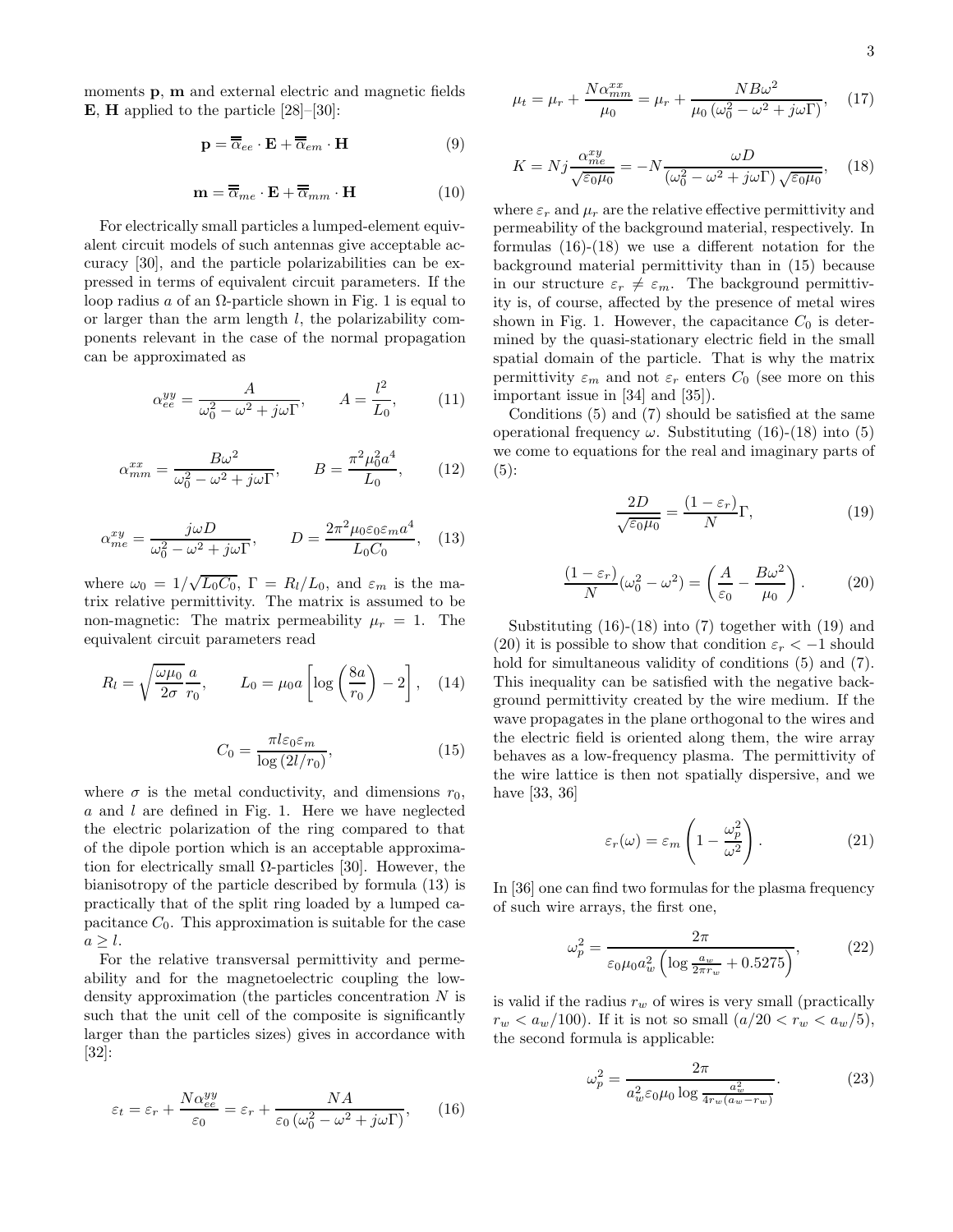

FIG. 2: Parameters of the bianisotropic layer with the designed lattice geometry. Effective permittivity (a), permeability (b), normalized propagation factor  $\beta/k_0$  (c), reflection and transmission coefficients in dB for a 32-mm thick layer (d).

Let us pick up some reasonable values of parameters  $\Gamma, \varepsilon_m, a, l, r_0$  (so that  $a > l$  and  $a, l \gg r_0$ ) and calculate  $ω_0$ . Then from (19) and (20) we find  $(1 − ε<sub>r</sub>)/N$  and  $ω$ . At the frequency  $\omega$  the medium under design is perfectly matched. Then varying N we satisfy the condition  $\varepsilon_r$ −1. Finally we express the needed metal conductivity through Γ:

$$
\sigma = \frac{\omega \mu_0}{2} \left( \frac{a}{\Gamma L_0 r_0} \right)^2.
$$
 (24)

The results for the particle parameters should satisfy to the following physical conditions:

- Effective medium condition:  $D_c < \lambda_{\text{eff}}/2$ , where  $\lambda_{\text{eff}} = 2\pi/\text{Re}(\beta)$  is the effective wavelength in the medium at the working frequency and  $D_c = N^{-1/3}$ is the size of a unit cell of the Ω-lattice.
- Low concentration condition:  $D_p = \max(2a, 2l)$  $\min(D_c, a_w)$ . This means that particles do not touch each other and the wires.
- Metal conductivity:  $\sigma$  should be that of a known metal or alloy.

If any of these conditions are violated, one can vary the initial parameters Γ,  $\varepsilon_m$ , a, l,  $r_0$  and finally find their proper combination. Then we put the wire medium period be equal to the unit cell size  $a_w = D_c$  and find the wire medium plasma frequency and the wire radius  $r_w$ from formula  $(21)$  together with  $(22)$  or  $(23)$ . These formulas allow us to study the frequency properties of the designed structure.

A result obtained for the following design parameters:  $\varepsilon_m = 10, l = 3.5$  mm,  $a = 3.9$  mm,  $r_0 = 0.05$  mm, is presented in Fig. 2 for the frequency band centered at the particle resonant frequency  $f_0 = 2.4393$  GHz. The perfect matching holds at the frequency  $f = 2.4359$  GHz. The parameter  $\Gamma = 0.02 \cdot \omega_0$  corresponds to the conductivity  $\sigma \approx 1.6 \cdot 10^6$  1/Ohm · m. With small metal losses (those of copper) we could not satisfy the effective medium condition. Other parameters were found as explained above:  $N = 2.34 \cdot 10^5$   $1/m^3$  that corresponds to  $D_c = a_w \approx 16.23$  mm and  $r_w = 0.07$  mm that allows the backward-wave condition over the particle resonance band. One can see that the permeability is positive in the backward-wave region. The backward-wave regime is due to the bianisotropy. The layer thickness was chosen  $d = 2D_c$  (the number of particles across the layer is enough to use the effective medium approximation). The thickness resonances happen at much higher frequencies than f (in the region where  $\varepsilon_r > 0$ ).

To conclude, a bianisotropic composite supporting backward waves can be obtained with physically realizable parameters of inclusions. This makes the bianisotropic route to matching a backward-wave composite be prospective for microwave and hopefully for optical metamaterials. Although this matching is perfect for the normal incidence only, the mismatch for oblique incidence should be of the same order as for conventional isotropic slabs with  $\mu/\epsilon = \mu_0/\epsilon_0$ . It is also important to notice that the omega slab matching is totally thickness independent and holds even for a semi-infinite lattice.

This work has been supported in part by the Grant Agency of the Czech Republic under project 102/06/1106 "Metamaterials, nanostructures and their applications" and by the Finnish Academy via its Center-of-Excellence program.

- [1] V. Shalaev, Nature Photonics 1, 43 (2007)
- [2] M. Lapine and S. Tretyakov, IET Microwaves, Antennas & Propagation, 1, 3 (2007)
- [3] V. G. Veselago and E. E. Narimanov, Nature Materials 5, 759 (2006)
- [4] Y. Zhang and A. Mascarenhas, Modern Phys. Lett. B 19, 21 (2005)
- [5] C. M. Krone, in Encyclopedia on RF and Microwave Engineering, Wiley, Vol. 3, 2303 (2005)
- [6] S. A. Ramakrishna, Rep. Prog. Phys. 68, 449 (2005)
- [7] A. Lakhtakia, M. W. McCall, and W. S. Weiglhofer, Int. J. Electron. Commun. (AEU) 56, 407 (2002)
- [8] J. B. Pendry, Phys. Rev. Lett. 85, 3966 (2000)
- [9] J. B. Pendry and S. A. Ramakrishna, J. Phys.: Condens. Matter 15, 6345 (2003)
- [10] N. Fang, H. Lee, C. Sun and X. Zhang, Science 308, 534 (2005)
- [11] E. Betzig, J. K. Trautman, T. D. Harris, J. S. Weiner and R. L. Kostelak, Science 251 1468 (1991)